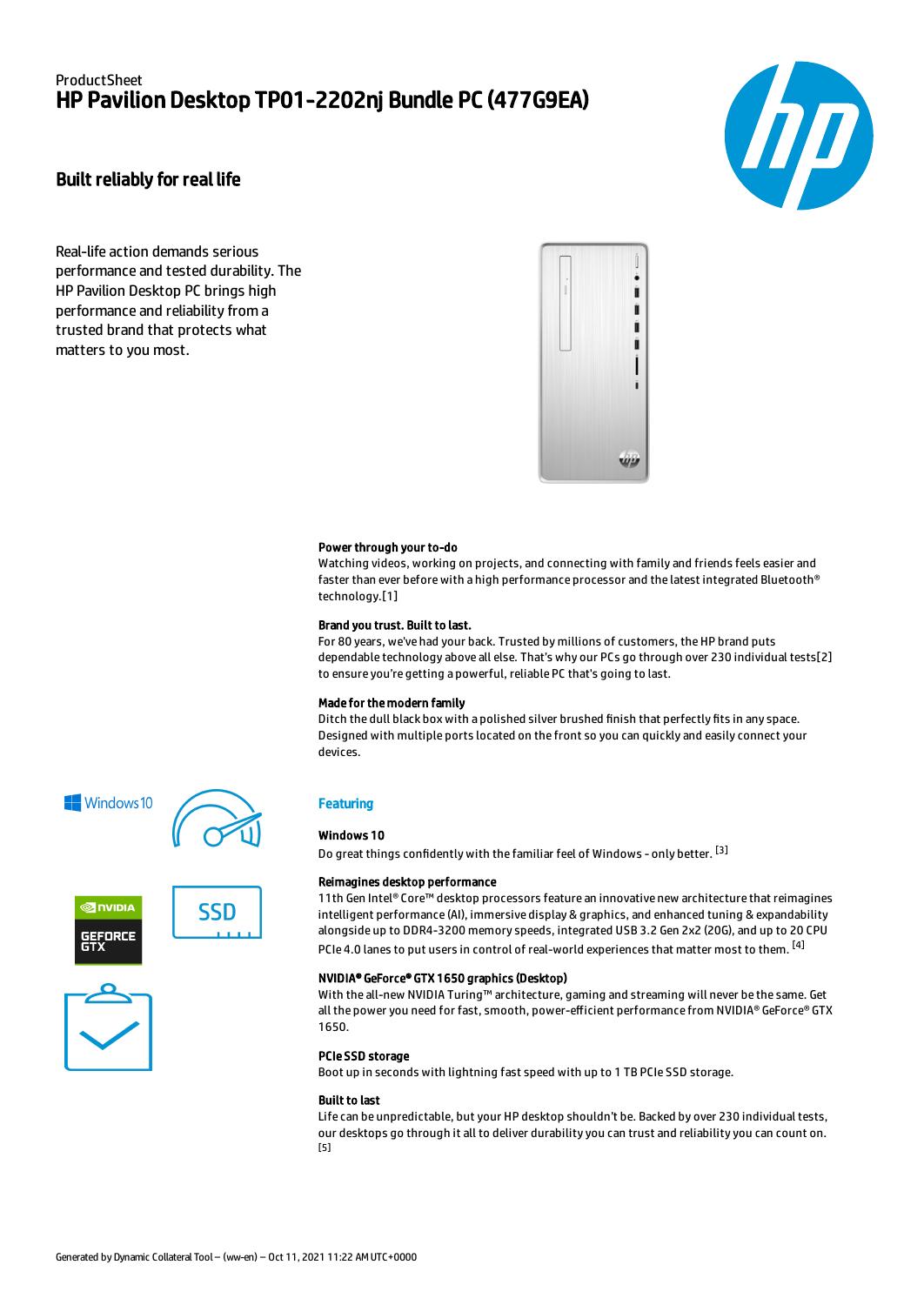# Specifications

| Form factor                                  | Customized                                                                                                                                                                                                                                                                                                                                   |
|----------------------------------------------|----------------------------------------------------------------------------------------------------------------------------------------------------------------------------------------------------------------------------------------------------------------------------------------------------------------------------------------------|
| Operating system                             | Windows 10 Home 64 - free upgrade to Windows 11 when available [38]<br>(This PC comes with Windows 10 and a free Windows 11 upgrade or may be preloaded with Windows 11.<br>The Windows 11 upgrade will be delivered late 2021 into 2022. Timing varies by device. Certain features<br>require specific hardware. See aka.ms/windows11-spec) |
| <b>Product color</b>                         | Natural silver                                                                                                                                                                                                                                                                                                                               |
| <b>Processor family</b>                      | 11th Generation Intel® Core™ i7 processor                                                                                                                                                                                                                                                                                                    |
| <b>Processor</b>                             | Intel® Core™ i7-11700F (2.5 GHz base frequency, up to 4.9 GHz with Intel® Turbo Boost Technology, 16 MB L3 cache,<br>8 cores)[6,7]                                                                                                                                                                                                           |
| <b>Chipset</b>                               | Intel® RKL H570                                                                                                                                                                                                                                                                                                                              |
| Memory                                       | 16 GB DDR4-2933 MHz RAM (1 x 16 GB)                                                                                                                                                                                                                                                                                                          |
| <b>Memory Slots</b>                          | 2 DIMM                                                                                                                                                                                                                                                                                                                                       |
| <b>Internal Storage</b>                      | 1 TB PCIe® NVMe™ M.2 SSD                                                                                                                                                                                                                                                                                                                     |
| <b>Memory card device</b>                    | HP 3-in-1 memory card reader                                                                                                                                                                                                                                                                                                                 |
| <b>Optical drive</b>                         | DVD-Writer                                                                                                                                                                                                                                                                                                                                   |
| <b>Graphics</b>                              | Discrete                                                                                                                                                                                                                                                                                                                                     |
| Graphics (discrete)                          | NVIDIA® GeForce® GTX 1650 SUPER™ (4 GB GDDR6 dedicated)                                                                                                                                                                                                                                                                                      |
| <b>Audio</b>                                 | 5.1 surround sound                                                                                                                                                                                                                                                                                                                           |
| Minimum dimensions ( $W \times D \times H$ ) | 15.54 x 30.4 x 33.74 cm                                                                                                                                                                                                                                                                                                                      |
| Minimum dimensions (W $\times$ D $\times$ H) | 6.12 x 11.97 x 13.28 in                                                                                                                                                                                                                                                                                                                      |
| Weight                                       | 5.96 kg                                                                                                                                                                                                                                                                                                                                      |
| Weight                                       | 13.14 lb                                                                                                                                                                                                                                                                                                                                     |
| Keyboard                                     | USB black wireless keyboard and mouse combo                                                                                                                                                                                                                                                                                                  |
| <b>Video connectors</b>                      | 1 HDMI 2.0;1 DisplayPort™;1 DVI-D                                                                                                                                                                                                                                                                                                            |
| <b>Ports</b>                                 | 1 SuperSpeed USB Type-C® 5Gbps signaling rate; 2 SuperSpeed USB Type-A 10Gbps signaling rate; 2 SuperSpeed<br>USB Type-A 5Gbps signaling rate; 1 headphone/microphone combo                                                                                                                                                                  |
| <b>Expansion slots</b>                       | 2 M.2; 1 PCIe x16; 1 PCIe x1                                                                                                                                                                                                                                                                                                                 |
| <b>Ports</b>                                 | 4 USB 2.0 Type-A; 1 audio-in; 1 audio-out; 1 microphone; 1 RJ-45                                                                                                                                                                                                                                                                             |
| Package dimensions (W x D x H)               | 49.9 x 40 x 28.7 cm                                                                                                                                                                                                                                                                                                                          |
| Package weight                               | 8.2 kg                                                                                                                                                                                                                                                                                                                                       |
| <b>Network interface</b>                     | Integrated 10/100/1000 GbE LAN                                                                                                                                                                                                                                                                                                               |
| Wireless                                     | Realtek 802.11a/b/g/n/ac (2x2) Wi-Fi® and Bluetooth® 5 combo                                                                                                                                                                                                                                                                                 |
| Security management                          | Kensington MicroSaver lock slot                                                                                                                                                                                                                                                                                                              |
| Software included                            | McAfee LiveSafe™                                                                                                                                                                                                                                                                                                                             |
|                                              | Software - Productivity & finance 1 month trial for new Microsoft 365 customers <sup>[24]</sup>                                                                                                                                                                                                                                              |
| <b>Cloud service</b>                         | 25 GB Dropbox storage for 12 months <sup>[1]</sup>                                                                                                                                                                                                                                                                                           |
| <b>UPC number</b>                            | 196068190613                                                                                                                                                                                                                                                                                                                                 |
|                                              |                                                                                                                                                                                                                                                                                                                                              |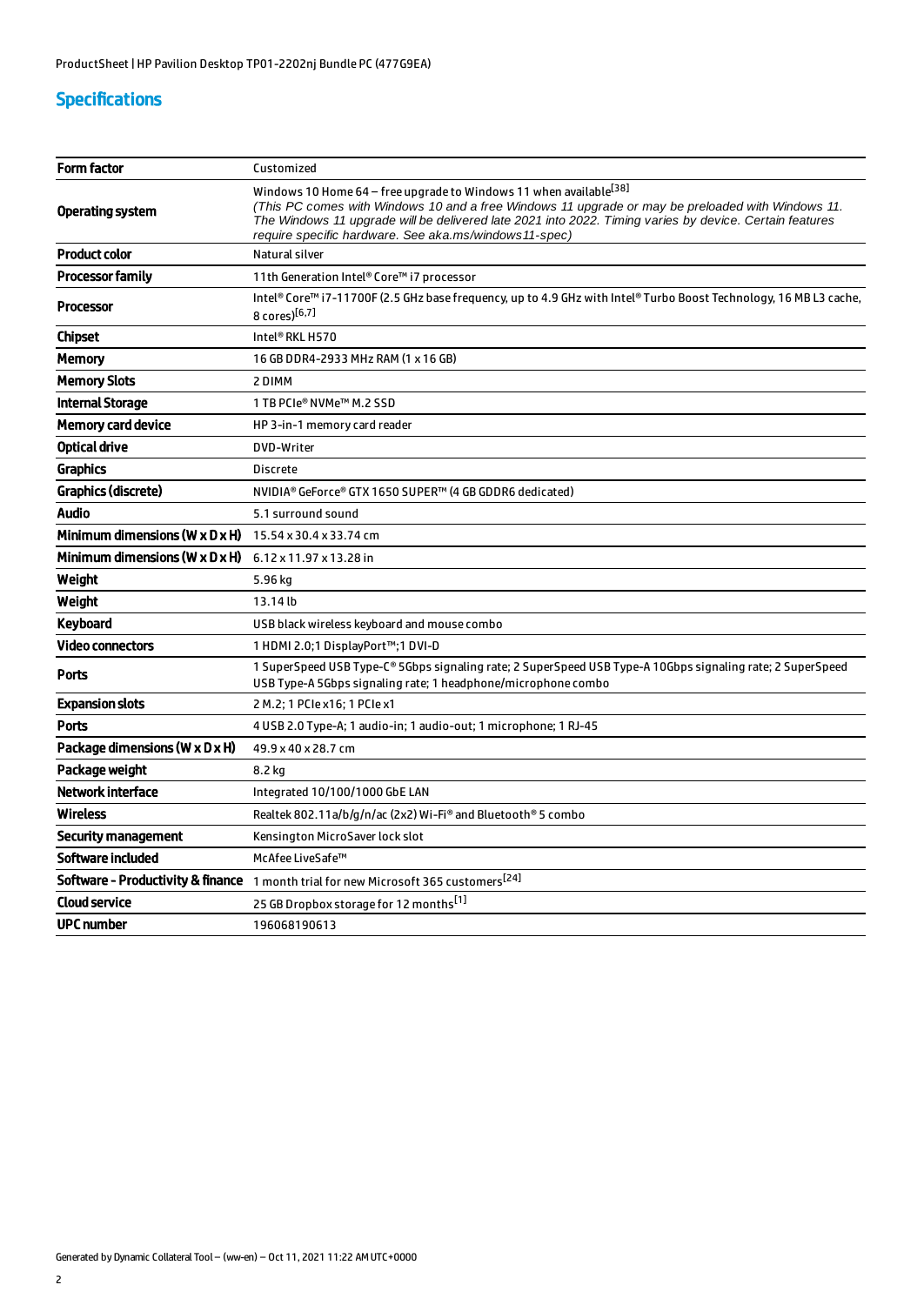# Top Recommended Displays, Accessories and Services

| <b>Keyboard and Mouse Kits</b>              |         |
|---------------------------------------------|---------|
| HP Pavilion Wireless Keyboard and Mouse 800 | 4CE99AA |
| HP Pavilion Keyboard and Mouse 200          | 9DF28AA |
| <b>Mice</b>                                 |         |
| <b>HP Bluetooth Travel Mouse</b>            | 6SP25AA |
| <b>HP Dual Mode Mouse</b>                   | 6CR71AA |
| Keyboards                                   |         |
| HP Pavilion Wireless Keyboard 600           | 4CE98AA |
| <b>Headsets</b>                             |         |
| <b>HP Earbuds Black Headset 150</b>         | X7B04AA |